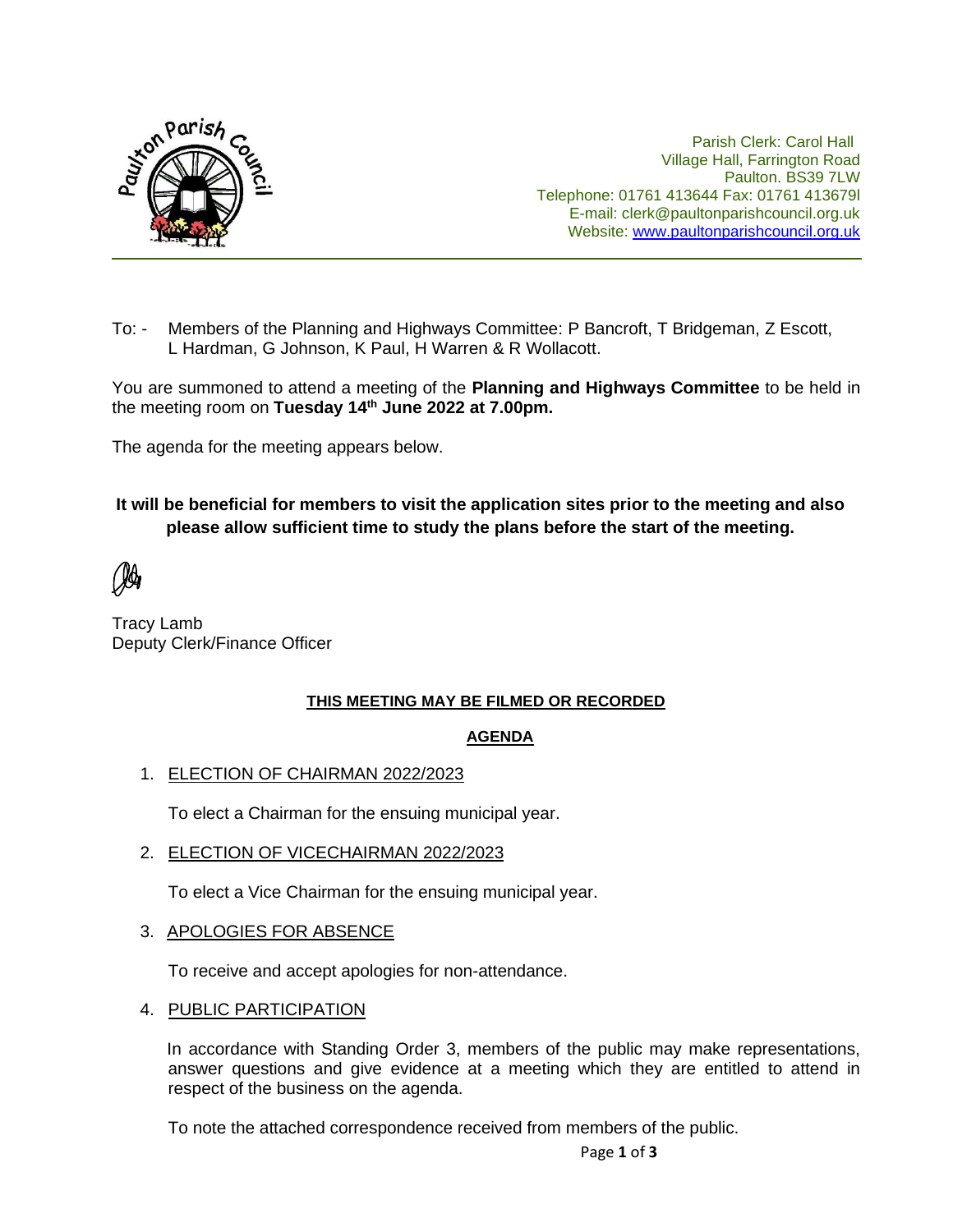### 5. DECLARATIONS OF INTEREST

To receive any Declarations of Interest, including Disclosable Pecuniary Interests (DPI) on the agenda under Paulton Parish Council's Code of Conduct (adopted on 30<sup>th</sup> November 2021) issued in accordance with the Localism Act 2011 and The Relevant Authorities (Disclosable Pecuniary Interests) Regulations 2012, SI No. 1464.

#### 6. CONFIRMATION OF MINUTES

That the Minutes of the meeting held on 10<sup>th</sup> May 2022 be approved as a correct record and signed by the Chairman.

#### 7. CONSULTATION ON PLANNING APPLICATIONS

 (1264) 22/01204/FUL – Hill Farm, Phillis Hill, Midsomer Norton. Construction of outdoor all-weather riding arena. **Change of use to equestrian.** Application Link:

<https://www.bathnes.gov.uk/webforms/planning/details.html?refval=22%2F01204%2FFUL>

 (1265) 22/00881/OUT – Parcel 9176 Langley's Lane, Paulton. Outline planning application for small scale industrial units with associated works and access from existing Old Mills Development Ltd. Application Link: <https://www.bathnes.gov.uk/webforms/planning/details.html?refval=22%2F00881%2FOUT>

 (1266) 22/01838/TPO – Old Vicarage, Church Street, Paulton. Beech (T1) – Crown lift by 2m to clear service wires. Horse Chestnut (T2) – Crown thin of 25% to reduce the sail effect from the wind. Application Link: <https://www.bathnes.gov.uk/webforms/planning/details.html?refval=22%2F01838%2FTPO>

 (1267) 22/01921/FUL -14 Gregory's Tyning, Paulton. Erection of a single storey side and rear extensions. Application Link: <https://www.bathnes.gov.uk/webforms/planning/details.html?refval=22%2F01921%2FFUL>

 (1268) 22/02035/FUL – 5 St Julien's Close, Paulton. Erection of a single storey rear extension. Application Link: <https://www.bathnes.gov.uk/webforms/planning/details.html?refval=22%2F02035%2FFUL>

(1269) 22/02109/FUL – 1 Withy Barn, With Mills, Paulton.

Erection of a single storey rear extension.

Application Link:

<https://www.bathnes.gov.uk/webforms/planning/details.html?refval=22%2F02109%2FFUL> (1270) 22/01639/FUL – 7 Springfield Buildings, Old Mills, Paulton.

Erection of replacement shed (retrospective).

Application Link:

<https://www.bathnes.gov.uk/webforms/planning/details.html?refval=22%2F01639%2FFUL>